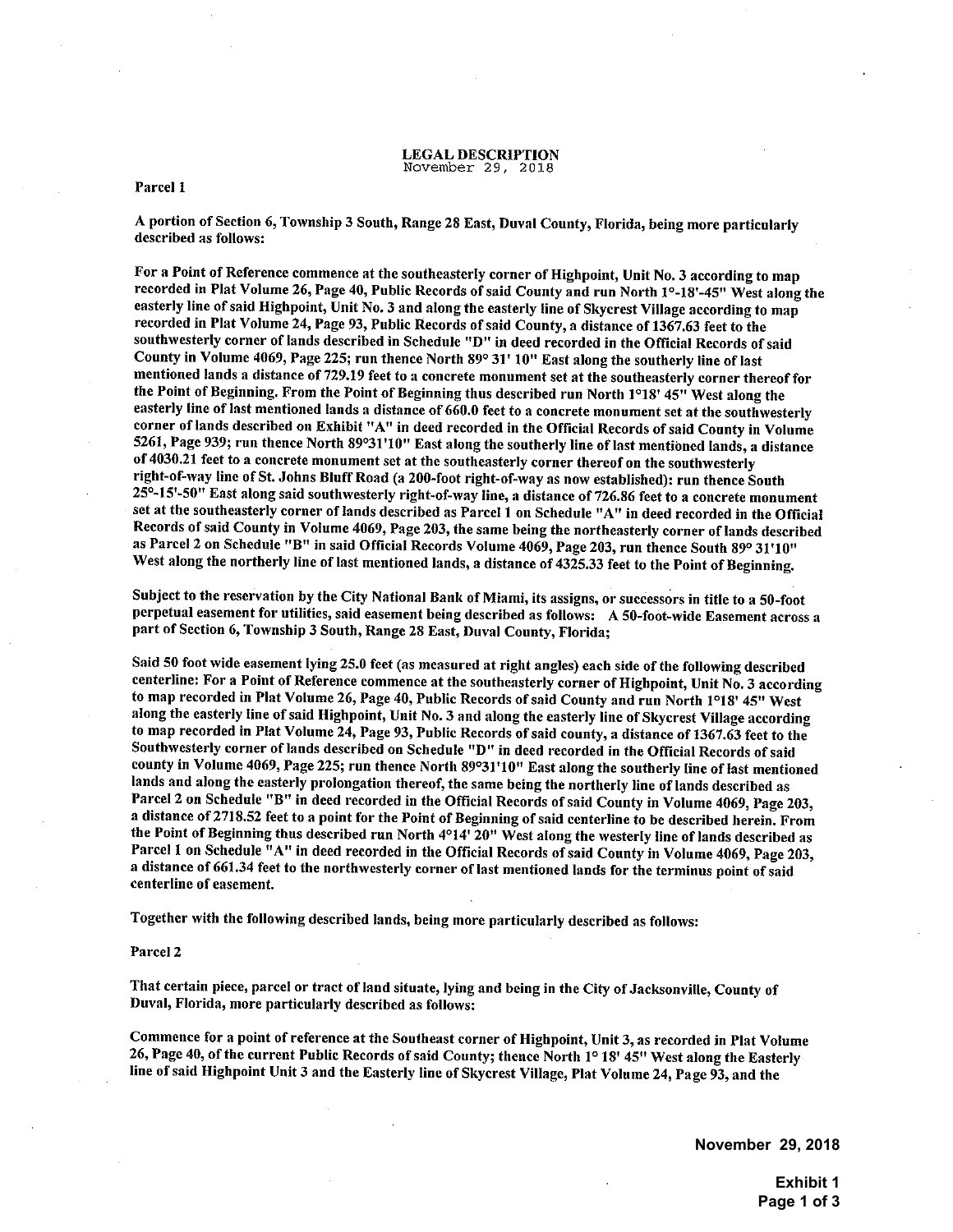Easterly line of Doran Heights, Plat Volume 24, Page 75,2562.63 feet to the intersection with the Southerly right ofway line of <sup>a</sup> <sup>100</sup> foot Jacksonville Electric Authority Easement as described in Official Records Volume 4232, Page 526, of the Current Public Records of said County; thence North 89°31'10" East along said Southerly right of way line 729.0 feet to the Northeast corner of the lands conveyed by Lynnwood G. Willis and Thomas H. Greene as Trustees of the St. Johns Trust U/A May 15, 1973 to Tucker Bros. Insurance Agency, Inc., as said lands are described in Official Records Volume 4069, Page 225, Schedule "D" of the Current Public Records of Duval County, Florida; thence South 1° <sup>18</sup><sup>1</sup> 45" East along the Easterly boundary of the aforementioned lands as described in Official Records Volume 4069, Page 225, Schedule "D" of the Current Public Records Duval County, Florida, <sup>30</sup> feet to <sup>a</sup> point in said Easterly boundary, said Point being the Point of Beginning; thence continue South 1° 18' 45" East along aforementioned Easterly boundary, 505 feet to <sup>a</sup> point; thence run North 89° 31' 10" East along <sup>a</sup> line 535 feet Southerly of and parallel with the Southerly right of way line and the Easterly projection thereof of a 100 foot Jacksonville Electric Authority Easement as described in Official Records Volume 4232, Page 526 of the Current Public Records of Duval County, Florida, a distance of 4030.21 feet to an intersection with the Westerly right of way line of St. Johns Bluff Road (a 200 foot R/W as now established); thence run North 25° 15' 30" West along said Westerly right ofway line 400.75 feet to the Point of <sup>a</sup> Curve to the right, having <sup>a</sup> radius of 8829.58 feet; thence Northwesterly along and around said Curve, a chord bearing and distance of North 24° 52' 49" West, 78.06 feet to the Northeast corner of lands conveyed by Lynnwood G. Willis and Thomas H. Greene, as Trustees of the St. Johns Trust U/A May 15, 1973 to City National Bank of Miami as Trustees of Liquidating Land Trust Number 5196-5 U/A August 2,1973, as said lands are described in Official Records Volume 4069, Page 203, Parcel 1, as Schedule A of the Current Public Records of Duval County, Florida; thence run South 89° 31' 10" West along the Northerly boundary of aforementioned lands <sup>a</sup> distance of 1906.68 feet to an intersection with the Easterly line of <sup>a</sup> <sup>30</sup> foot easement for ingress and egress to <sup>a</sup> treatment <sup>p</sup>lant site as said easement is described in Official Records Volume 4069, Page 225, Schedule "B" of the Current Public Records of Duval County, Florida; thence run South 4° 14' 20" East along the Easterly boundary of aforesaid <sup>30</sup> foot easement, <sup>a</sup> distance of 173.13 feet to an intersection with the Northerly boundary of <sup>a</sup> treatment <sup>p</sup>lant site as said site is described in Official Records Volume 4069, Page 225, Schedule "H" of the Current Public Records of Duval County, Florida; thence North 85° 46' 30" East along aforesaid Northerly boundary of the treatment plant site, 90 feet to the Northeast corner thereof; thence run South 85° 46' 30" West along the Southerly boundary ofsaid treatment <sup>p</sup>lant site, <sup>350</sup> feet to the Southwest corner of the lands conveyed by Lynwood G. Willis and Thomas J. Greene, as Trustees of the St. Johns Trust U/A May 15, 1973 to Tucker Bros. Insurance Agency, Inc. as said lands are described in Official Records Volume 4147, Page 420 of the Current Public Records of Duval County, Florida; said lands also being known as "5 Acre Addition to Treatment Plant"; thence run South 89° 31' 10" West along the Southwest corner thereof; of said "5 Acre Addition", 399.27 feet to the Southeast corner thereof; thence run North 0° 20' 50" West along the Westerly boundary of said "5 Acre Addition", 404.22 feet to <sup>a</sup> point in said Westerly boundary which bears North 89° 31' 10" East from the Point of Beginning of the subject lands being conveyed herein and 1372.89 feet distance from said Point of Beginning when measured along said North 89° 31' 10" East bearing; thence South 89° <sup>31</sup>' 10" West parallel to and 30 feet distant from the aforementioned Southerly right of way line of the 100 foot Jacksonville Electric Authority Easement as described in Official Records Volume 4232, Page 526, ofthe Current Public Records of said County, 1372.89 feet to the Point of Beginning.

# TOGETHER WITH THE FOLLOWING DESCRIBED LANDS:

## Parcel 3

Being <sup>a</sup> <sup>100</sup> foot strip ofland lying in Section 6, Township 3 South, Range <sup>28</sup> East and being more particularly described as follows;

For a Point of Beginning commence at the northeast corner of lands described in the Official Records of said County in Volume 4916, Page <sup>628</sup> (Parcel 2) and run North 89° 31' 10" East along the northerly line of <sup>a</sup> <sup>100</sup> foot wide easement to the City of Jacksonville as recorded in said Official Records in Volume 4594, Page 1092, <sup>a</sup> distance of 1,870.01 feet to <sup>a</sup> point on <sup>a</sup> curve in the westerly right-of-way line of St. Johns Bluff Road.(a 200 toot right-of-way); run thence in <sup>a</sup> southeasterly direction along the arc of <sup>a</sup> curve in said westerly right-of-way line, said curve being concave northeasterly and having <sup>a</sup> radius of 5,829.58 feet, <sup>a</sup>

**November 29, 2018** 

**Exhibit 1 Page 2 of 3**